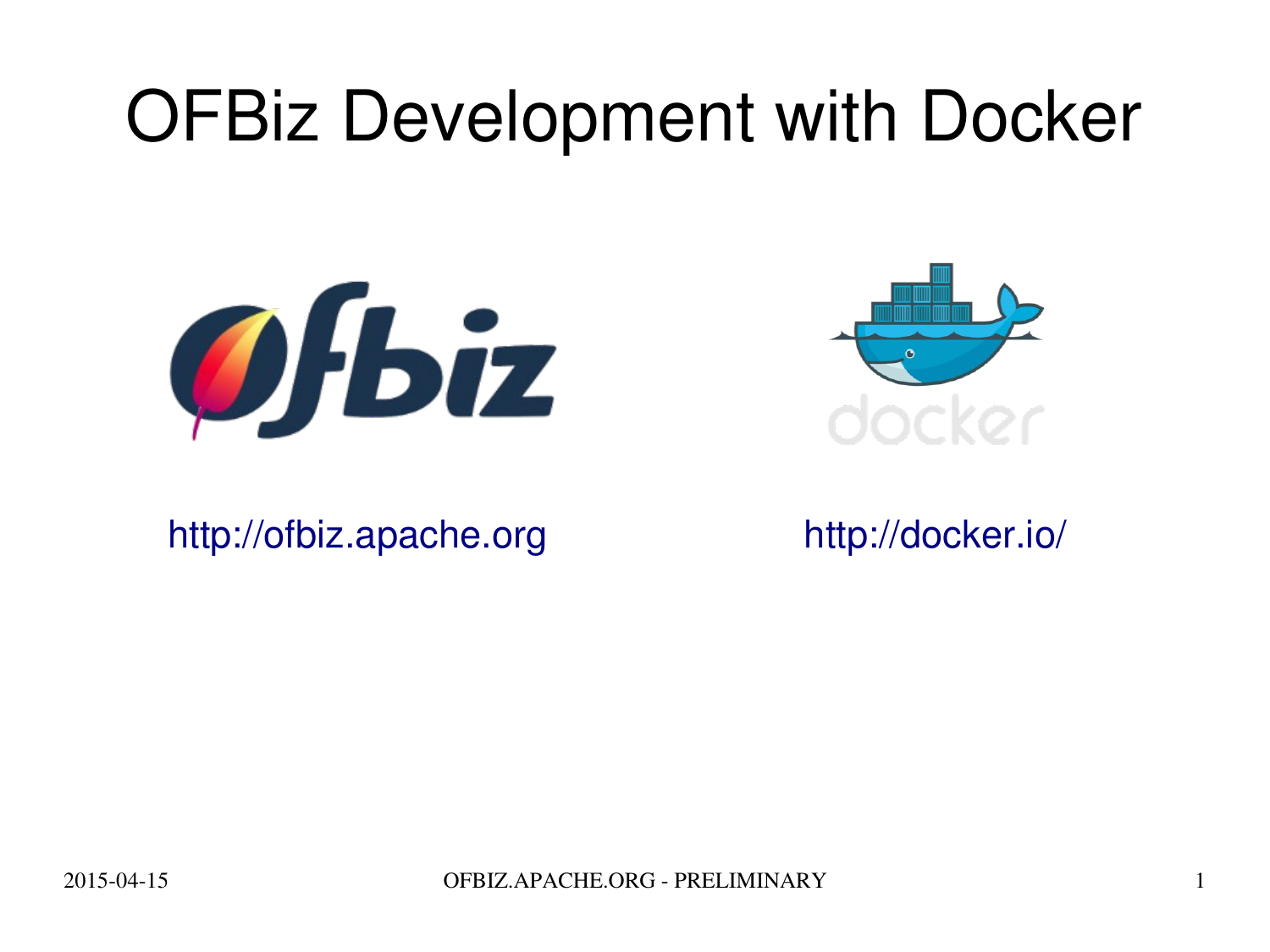### What is OFBiz?



<http://ofbiz.apache.org/>

2015-04-15 OFBIZ.APACHE.ORG - PRELIMINARY 2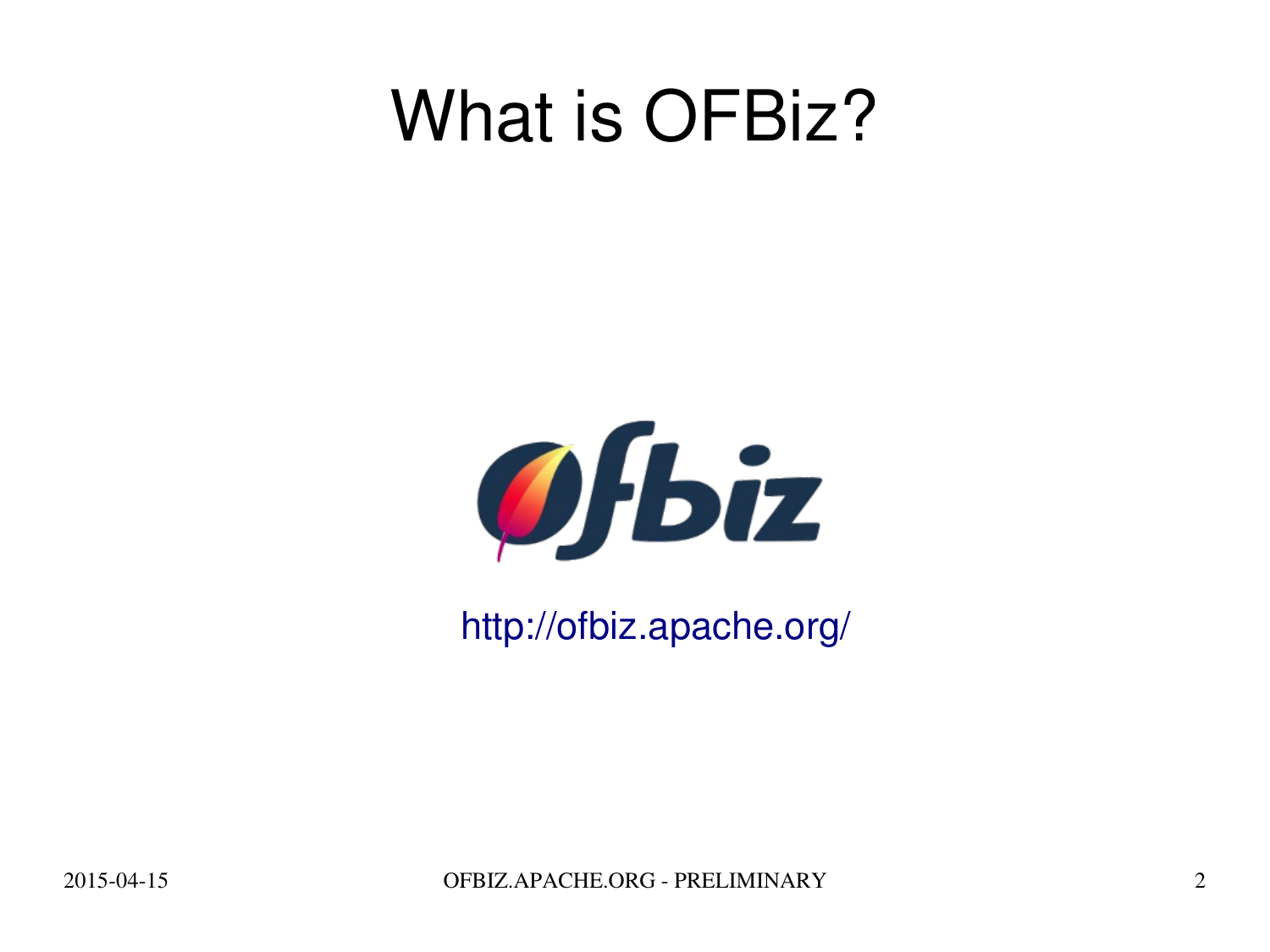# **OFBiz**

- Java
- ERP
- 873 tables, 309 views
- Tons of application service logic

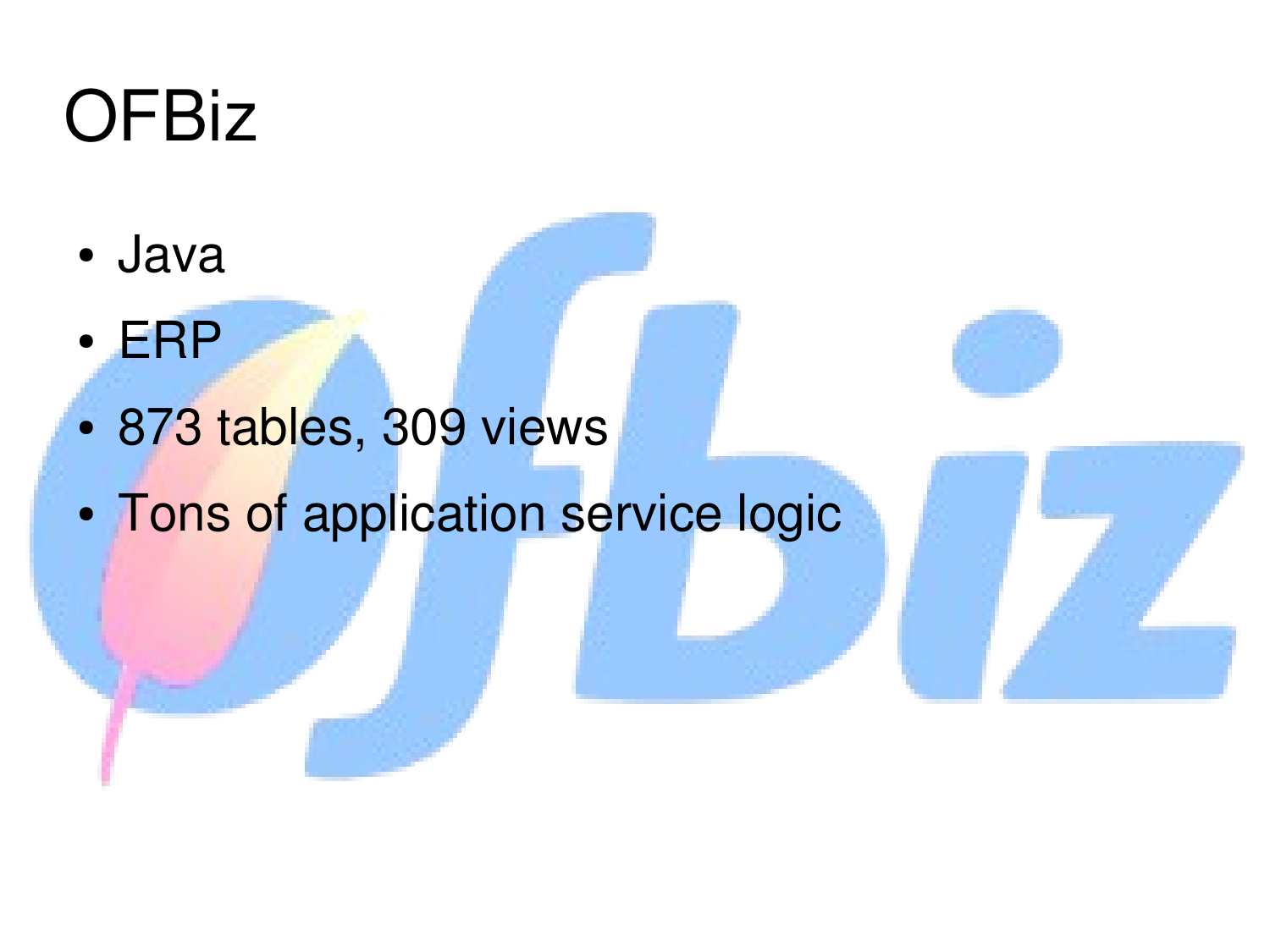### What is docker?



#### <http://docker.io/>

2015-04-15 OFBIZ.APACHE.ORG - PRELIMINARY 4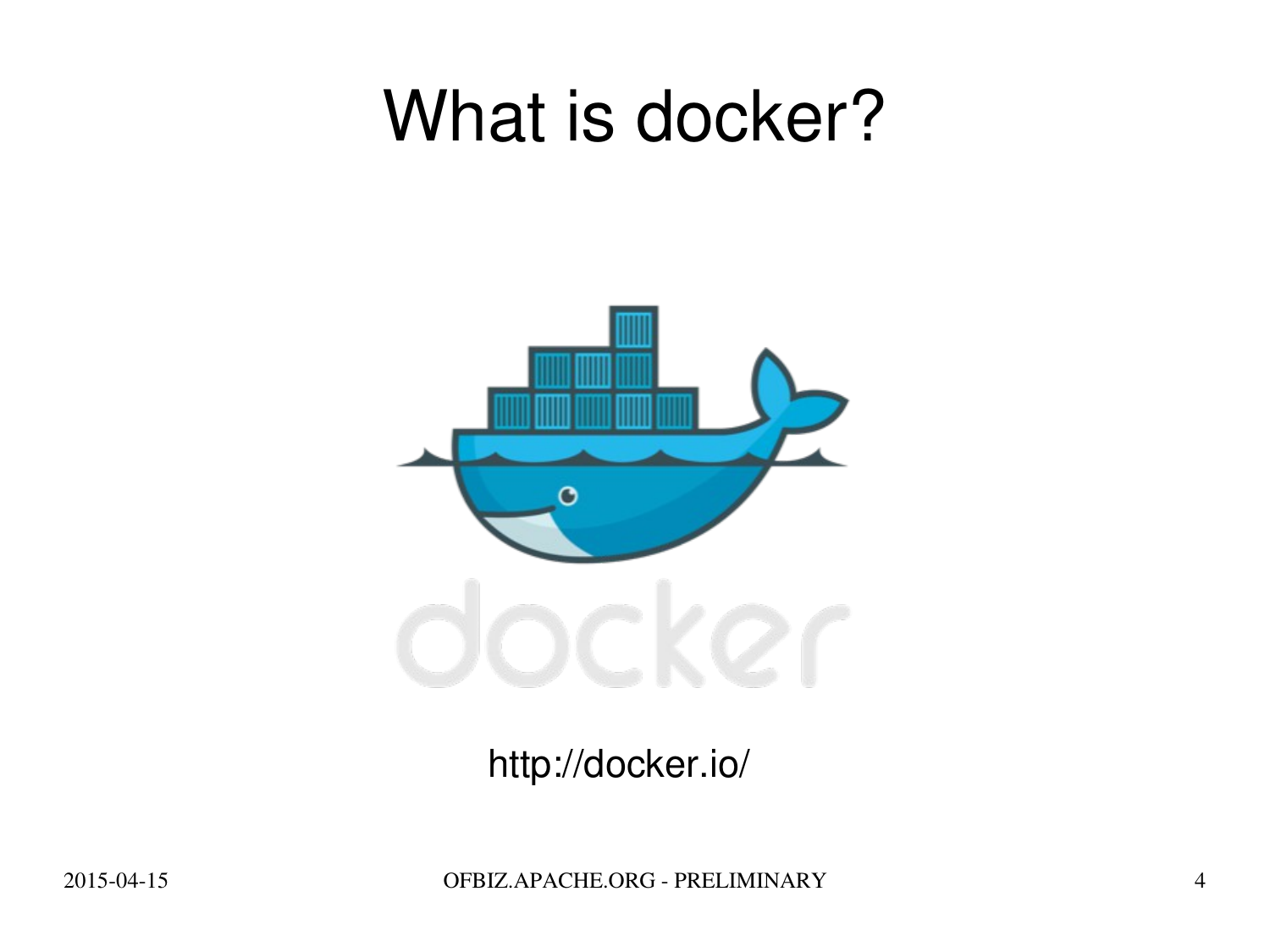# **Docker**

- Linux
- Containers LXC
- Copy On Write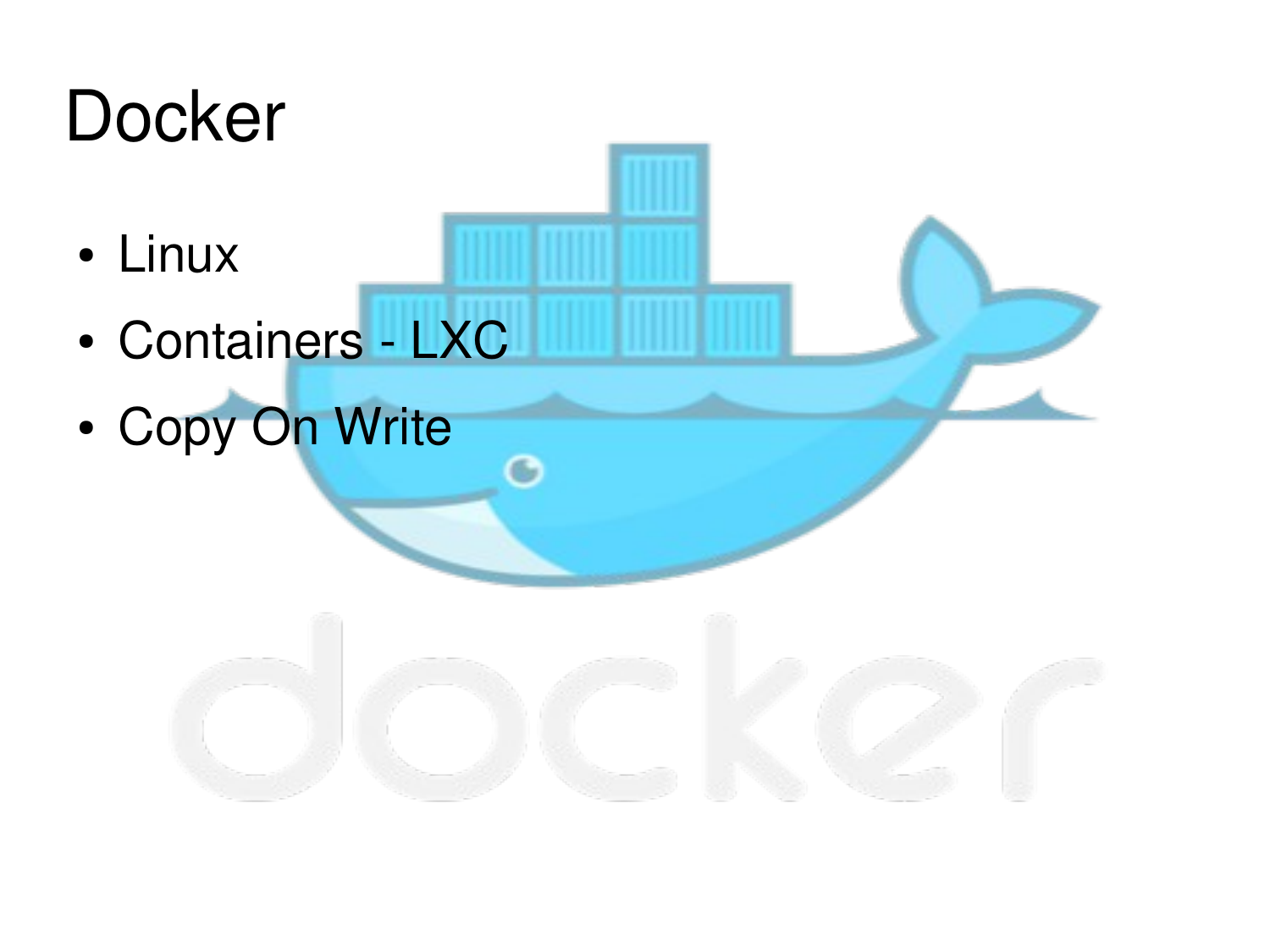

• Maybe some of you have heard of linux?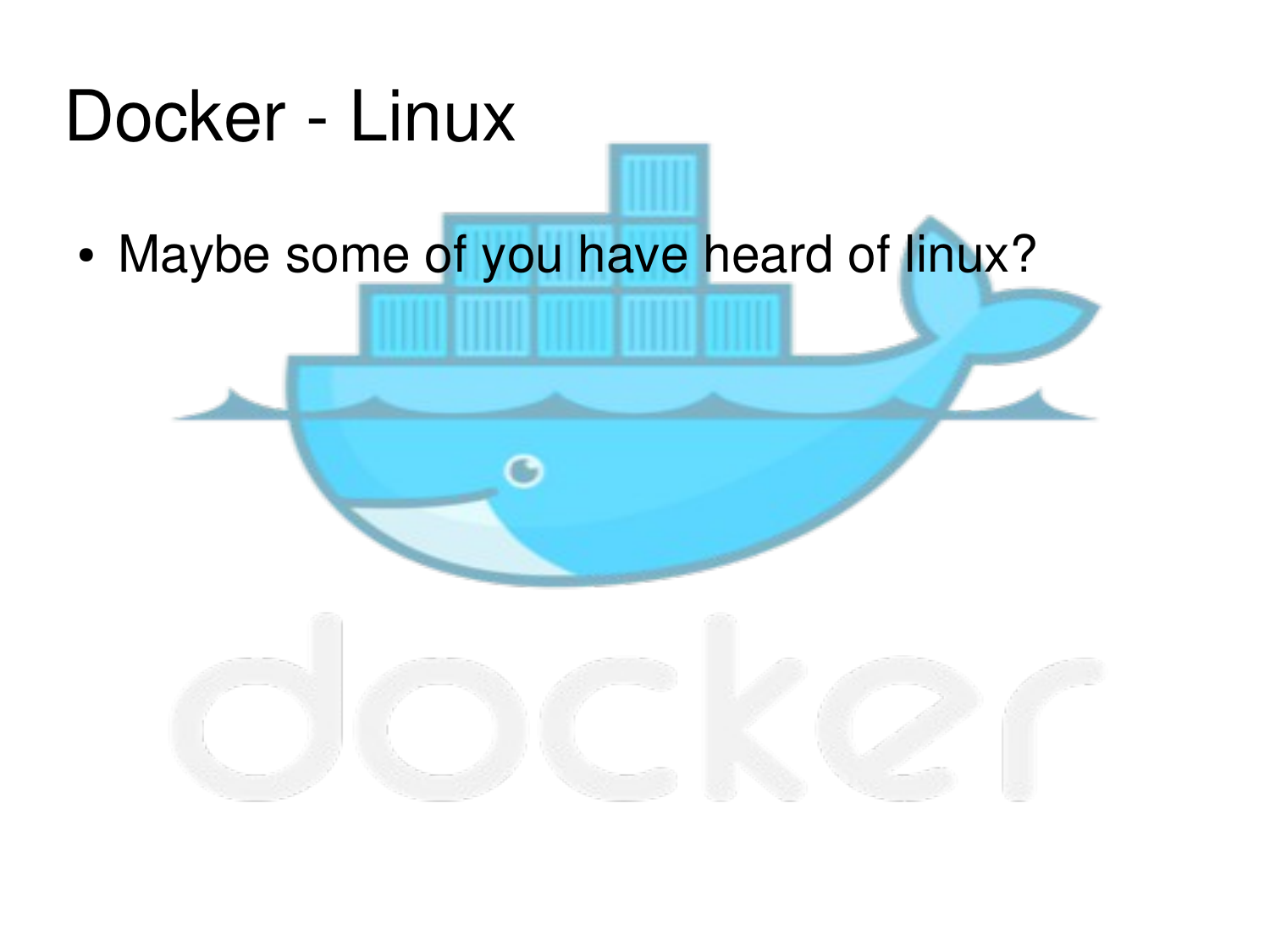#### Docker - Containers • LXC - Namespaces **Process** • Each type of namespace is **Filesystem** isolated from others  $\bigcirc$  $\bigcirc$ **User** of its type **Network**

Lighter weight than standard virtualization - Better performance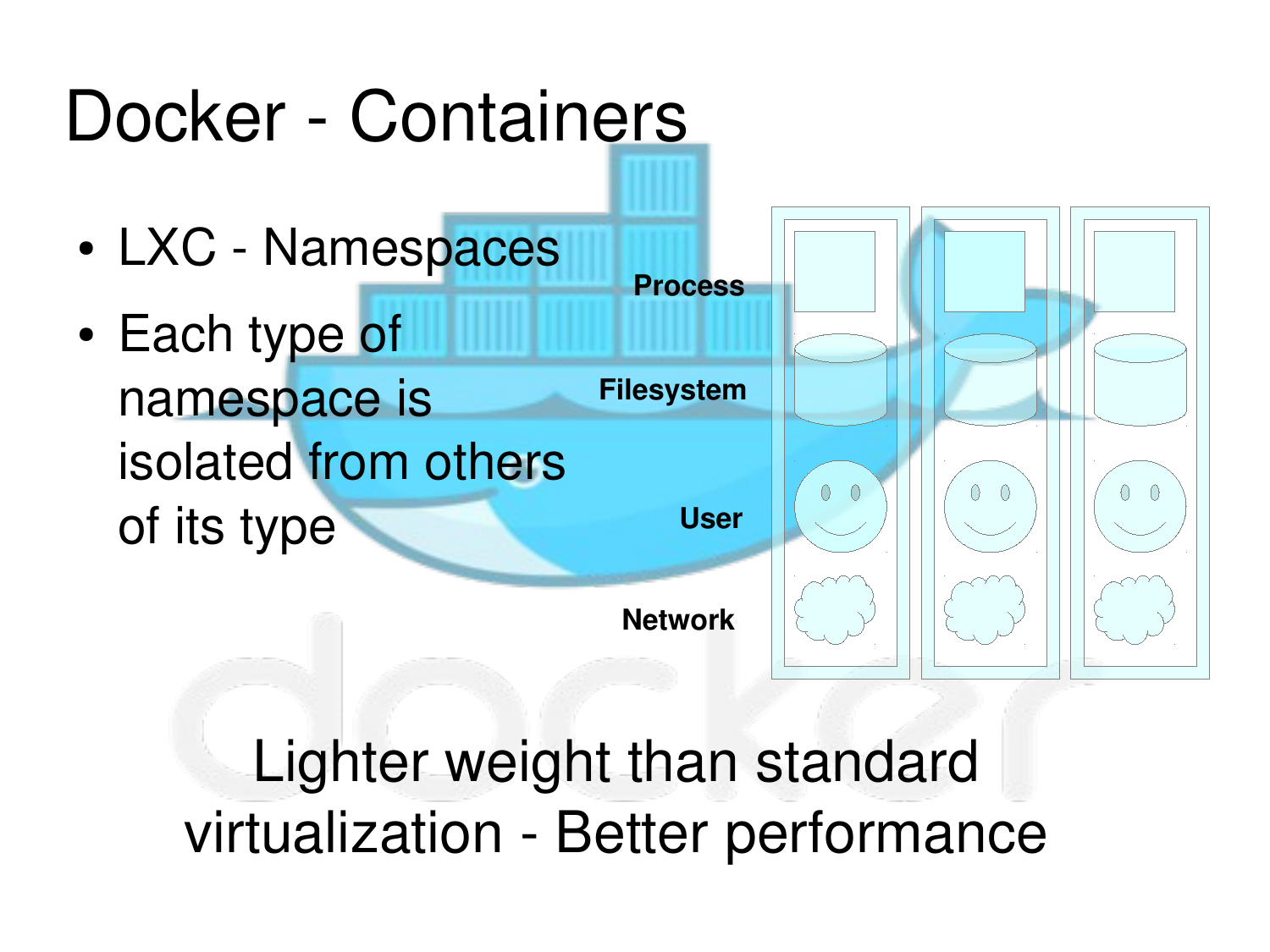# Docker - Copy On Write

- AUFS
- Multiple Layers
- Copy of all files can be made in seconds, by adding a new layer.

Writable Top Layer

Read-Only Base Layers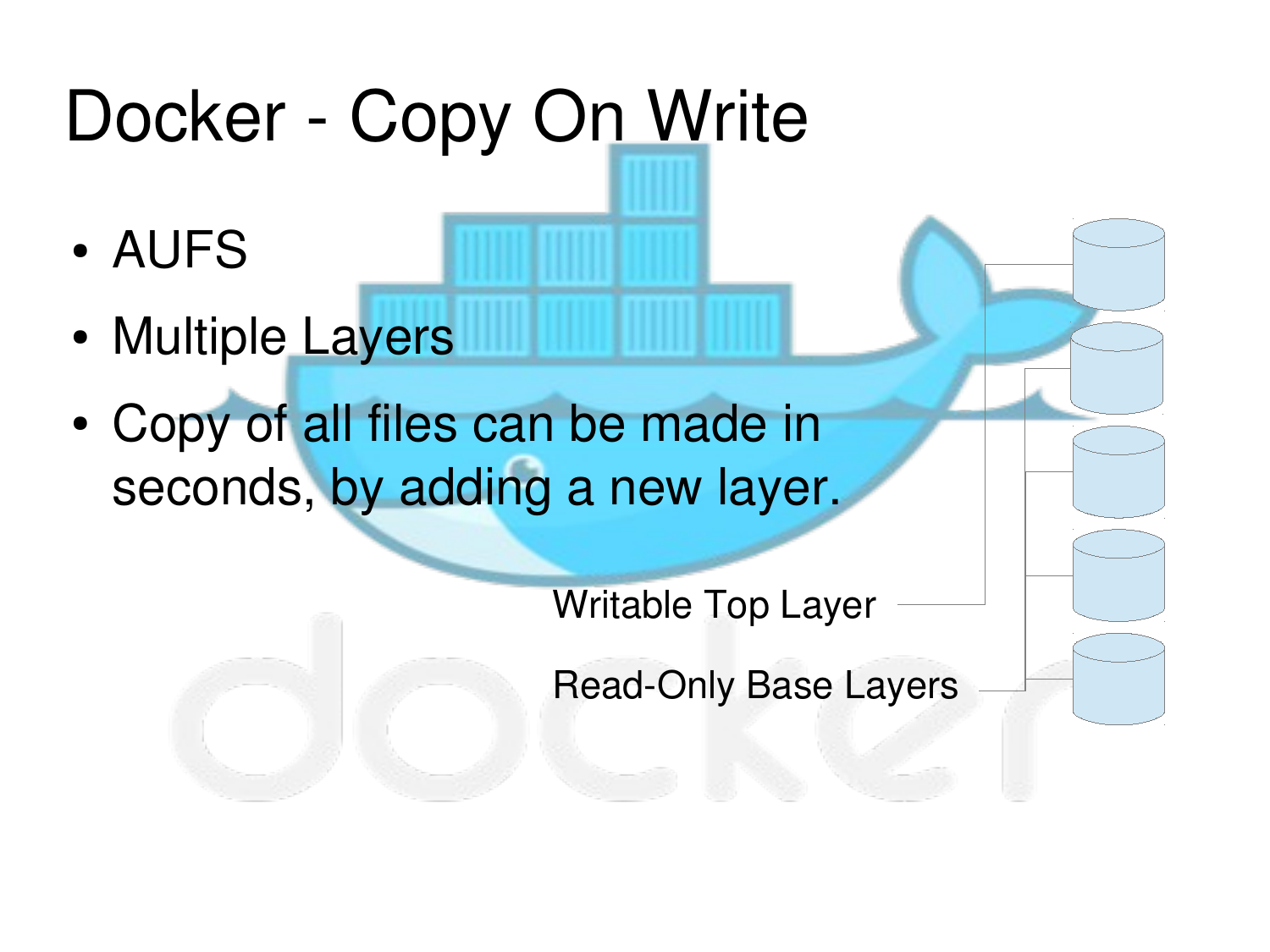# Docker - OSx/Windows

- docker is linux.
- boot2docker.io
	- self-contained bootable iso
	- virtualbox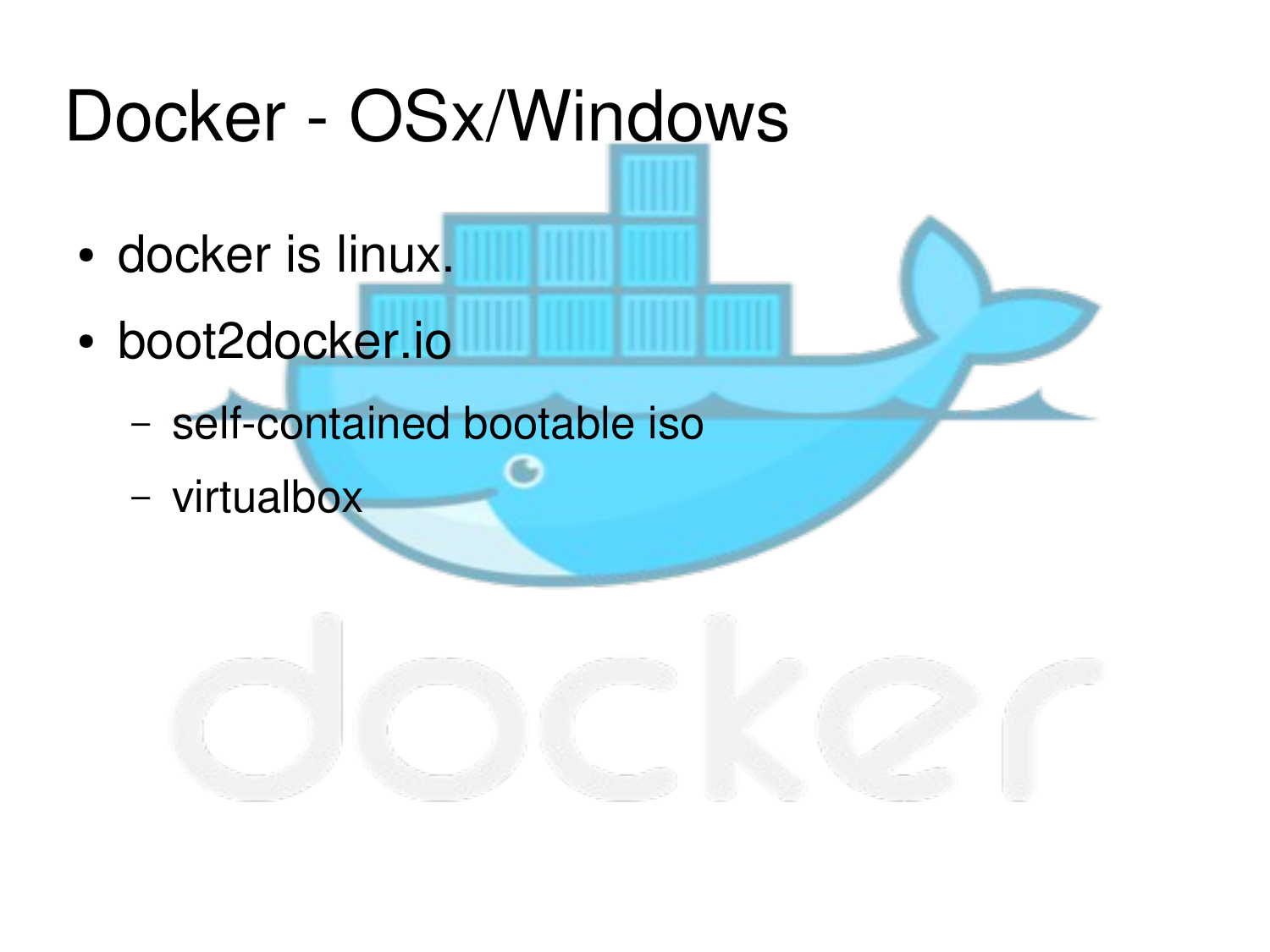## OFBiz Development - New Feature

- Get the code
- Initialize the system(\*)
- Write the test case
- Implement the feature
- Submit for approval(and merge)

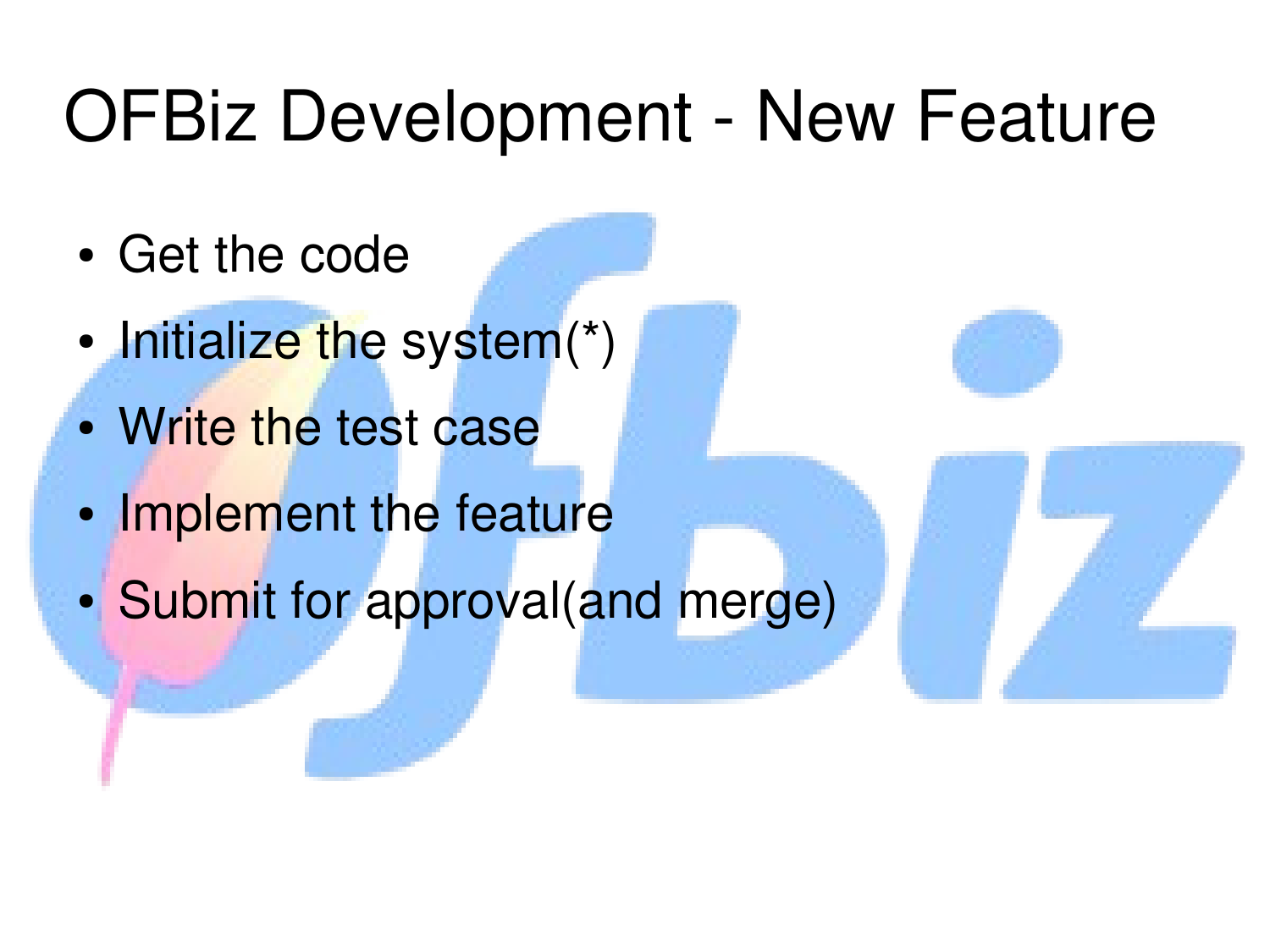# OFBiz Development - Bug Found

- Yes, bugs can happen.
- Replicate environment(\*)
- Update test case
- Fix the code
- Submit for approval(and merge)
- Cross fingers, hope it works in production

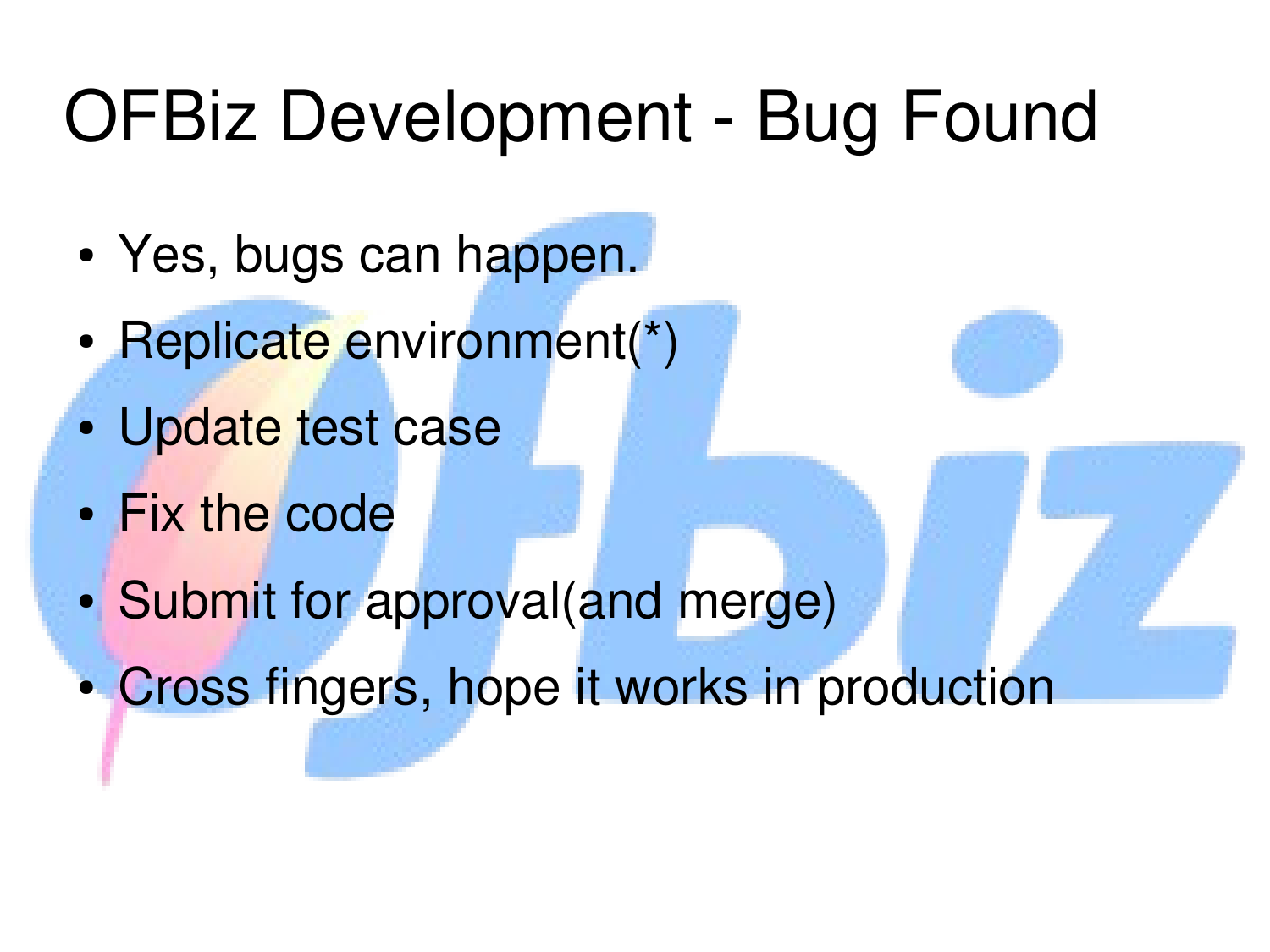## OFBiz Development - Coding

- Which code base is being updated?
	- OFBiz backend, content frontend, high-availability cat herding dispatcher?
- Does the new code require changes in multiple layers?
- Which test case framework will get updated? – OFBiz, selenium, spreadsheet?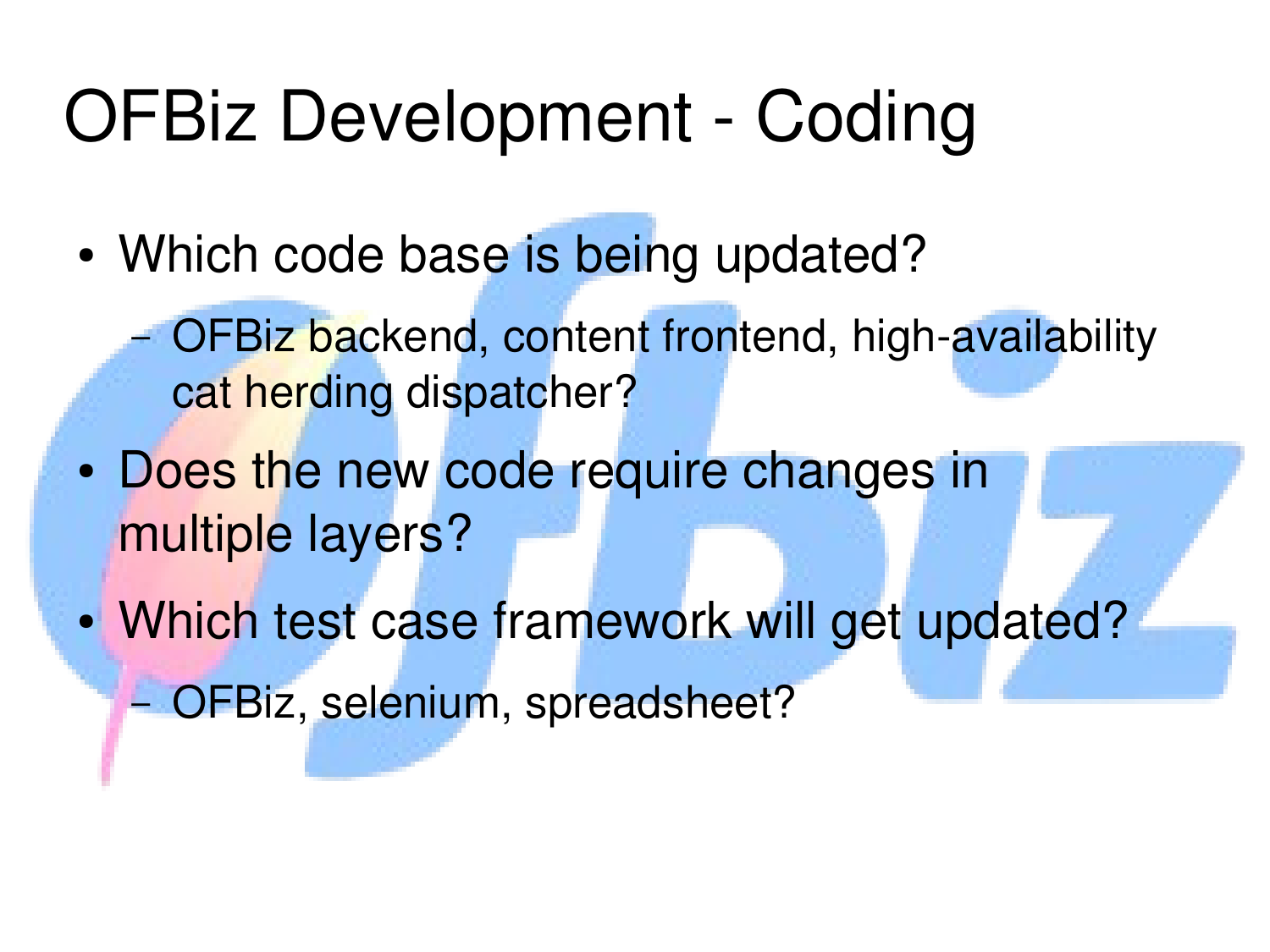# OFBiz Development - Environment

- Initialize and replicate require a real environment
- Which database?
	- Mysql, Postgresql, Derby, Oracle
- What web frontend?
	- Apache, Nginx
- Email(MTA)?

– Exim, Postfix, Qmail, Sendmail

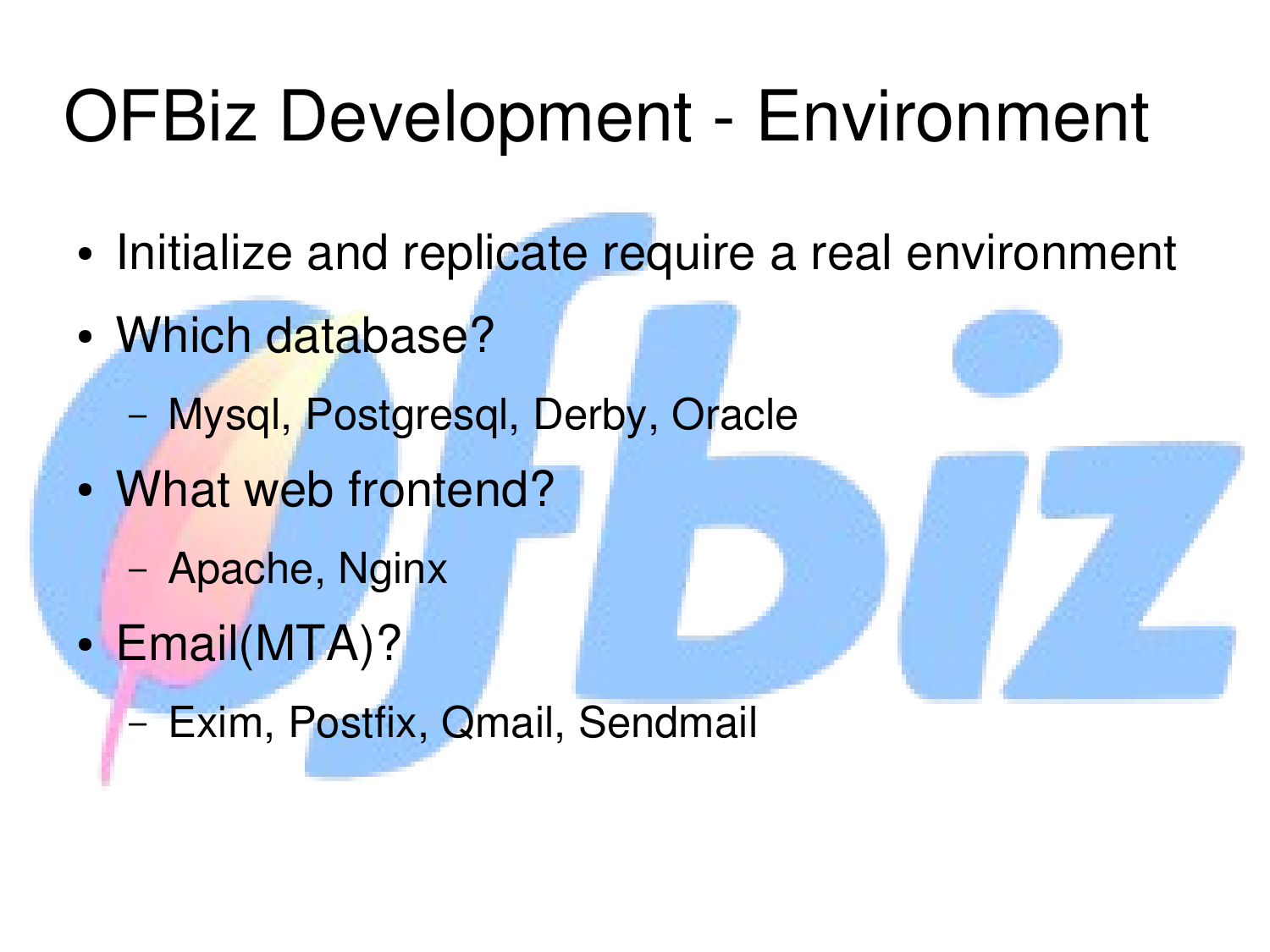### OFBiz Development - Environment

- Is there a content frontend?
	- wordpress, drupal, django, etc?
- How much data should be made available?
	- Empty, seed, or a full database copy?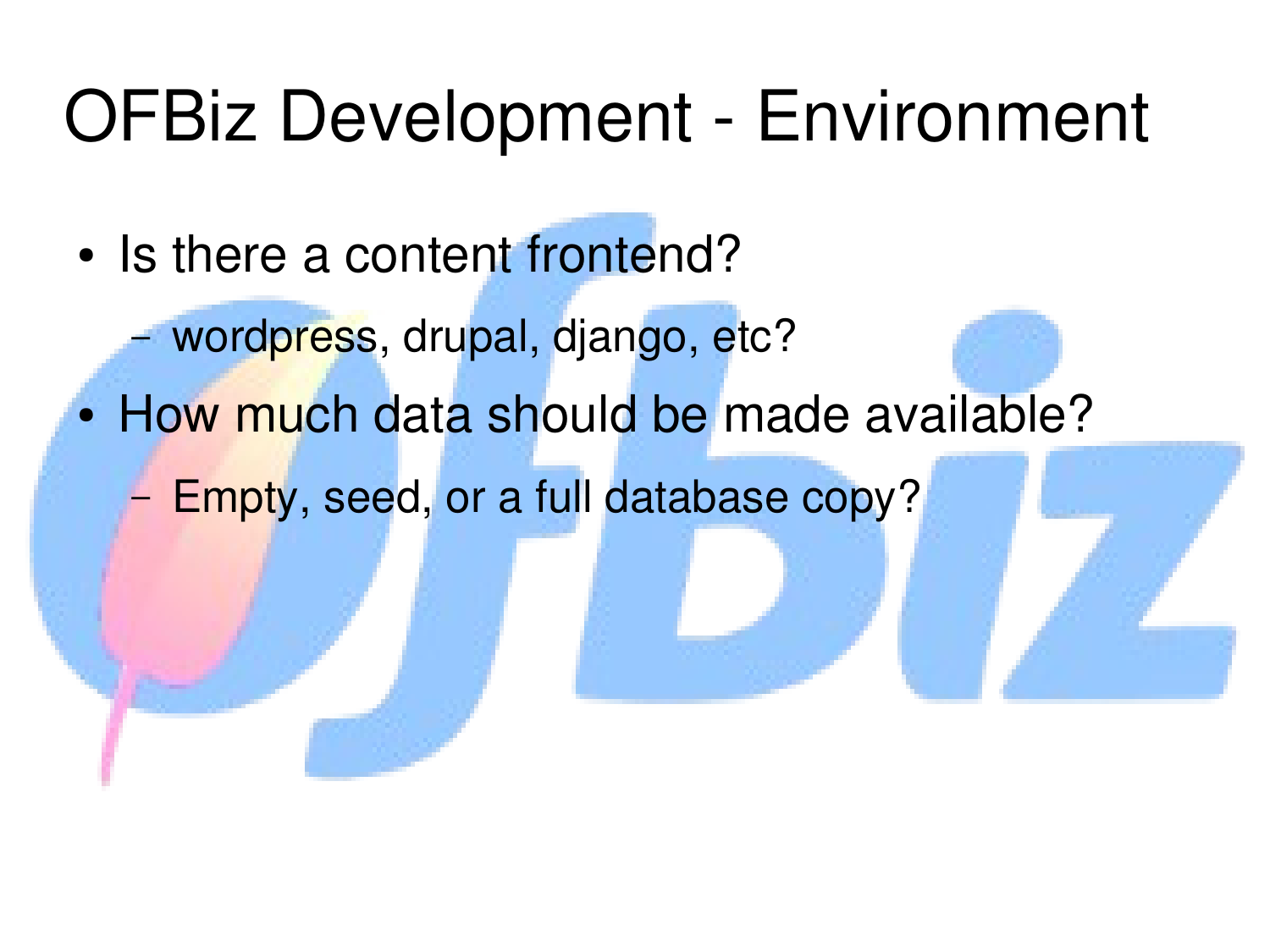## OFBiz Development with Docker

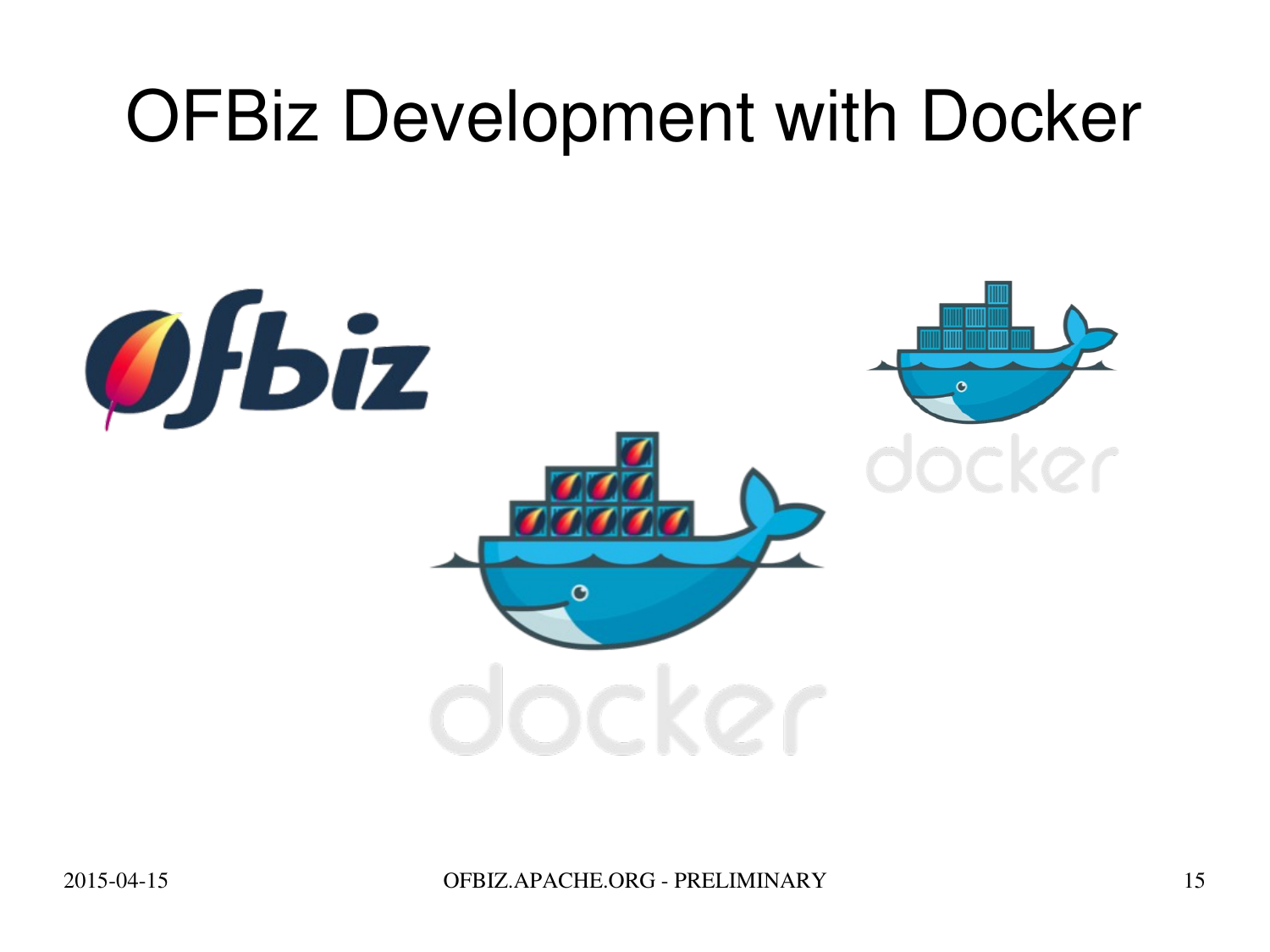## docker - Dockerfile

- A simple way to run a series of commands
- Can do almost anything
	- Install packages
	- Modify files
	- Copy external configuration settings

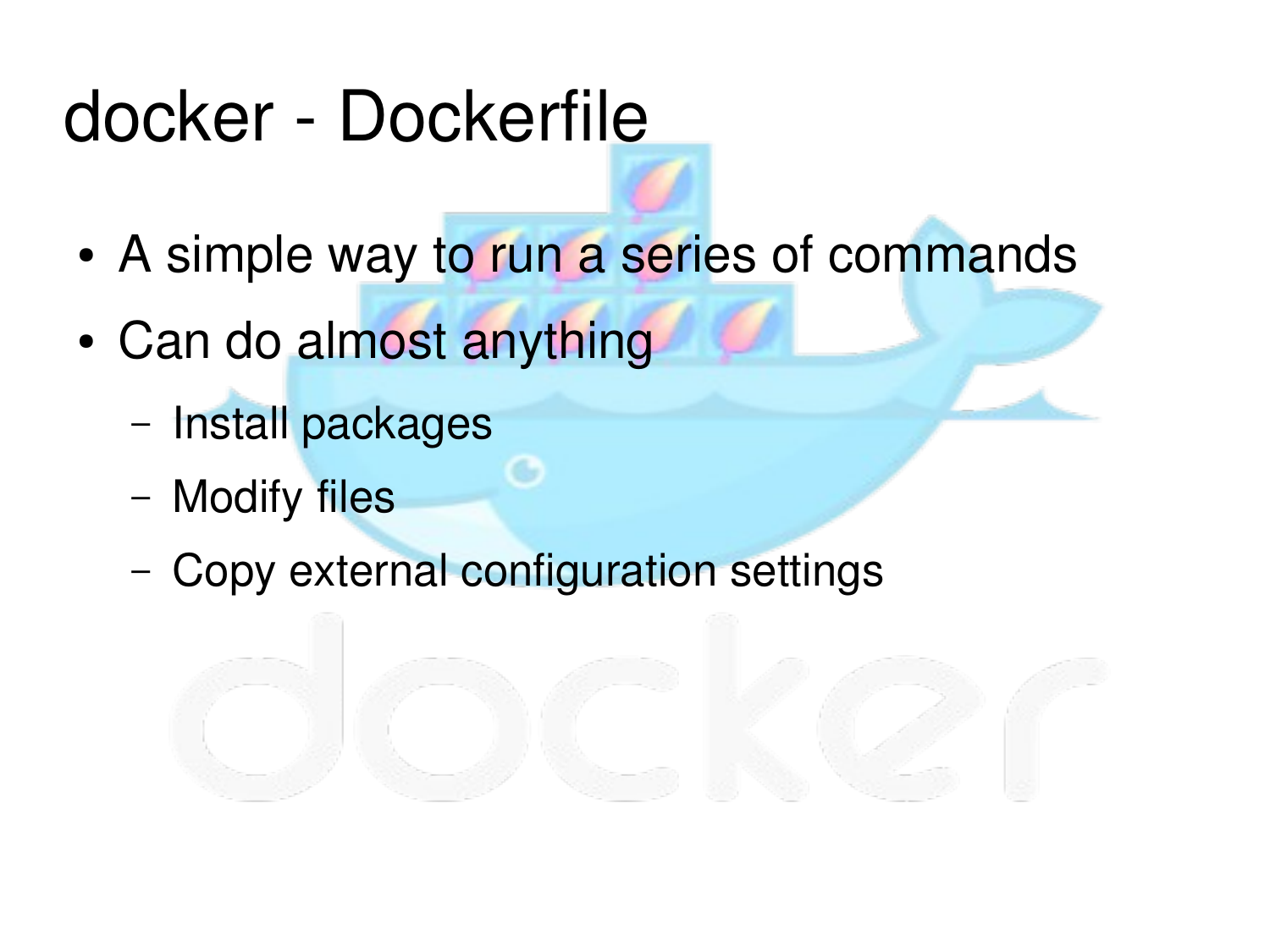### docker - Dockerfile

- Each step is cached
	- This allows for long running steps to be skipped if nothing has changed
- There are many pre-packaged docker images available, to save time from having to build your own.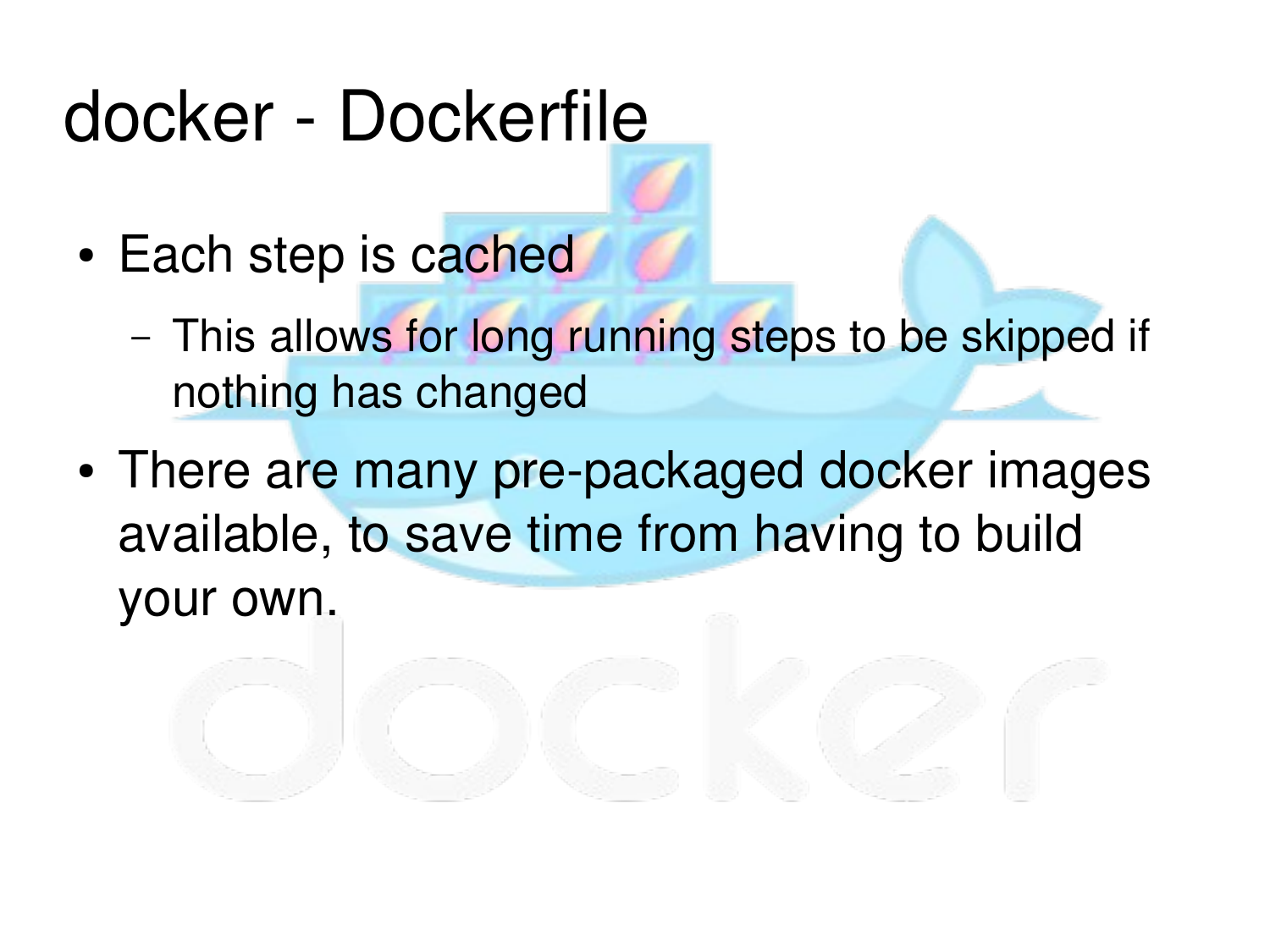## docker/base/Dockerfile

FROM debian:wheezy # install packages RUN apt-get install postgresql-9.1 libpostgresql-java nginx-full

# configure packages USER root RUN In -s /srv/ofbiz/etc/nginx.conf /etc/nginx/sites-enabled/ofbiz.conf USER postgresql RUN createdb ofbiz; create user ofbiz

# this will start postgres, ofbiz, and nginx COPY ofbiz-startup.sh /etc/init.d/ofbiz-startup ENTRYPOINT /etc/init.d/ofbiz-startup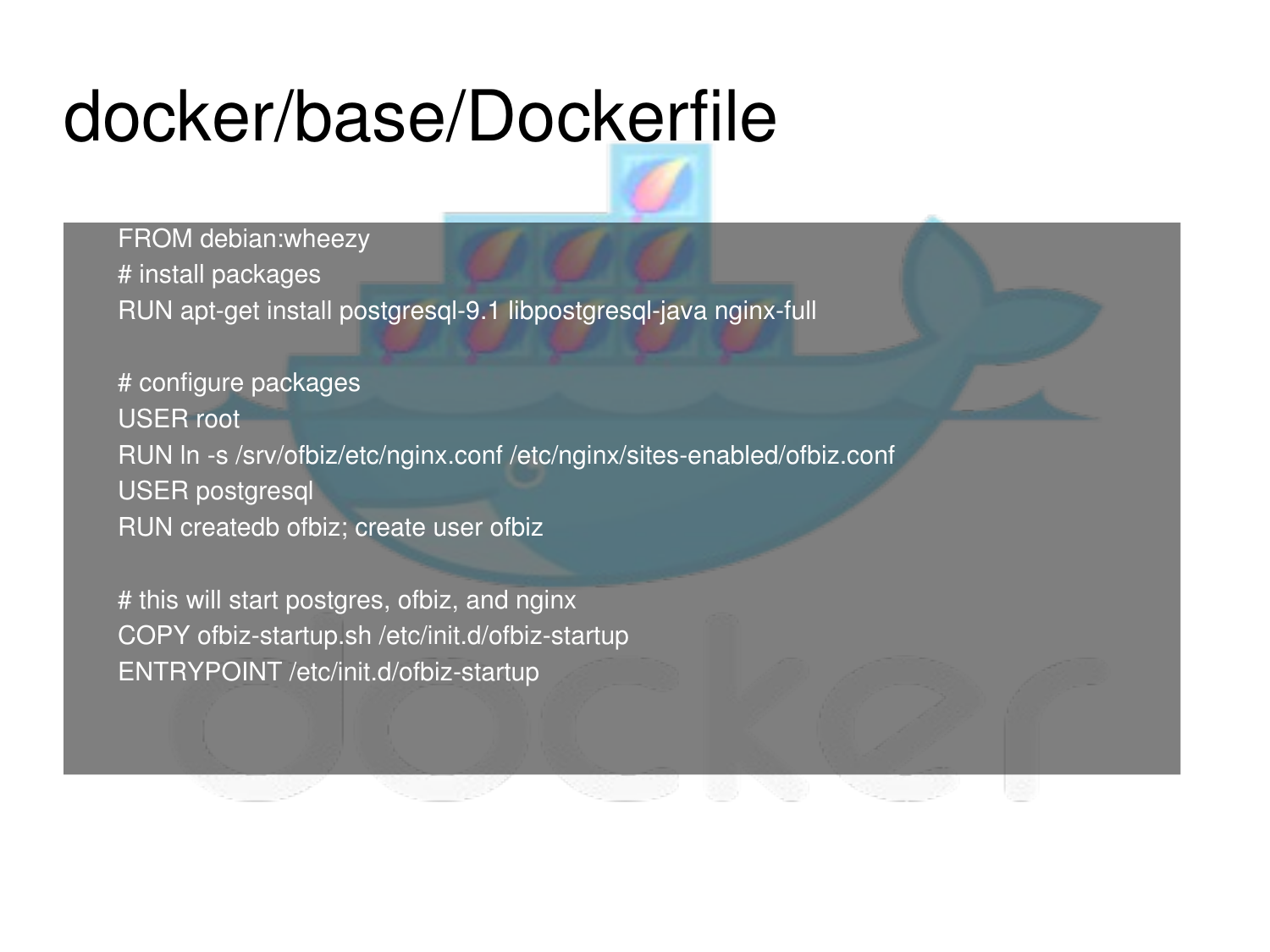# docker - build

- docker build -t \$name-base docker/base
	- Dockerfile VVII VII
	- ofbiz-startup.sh

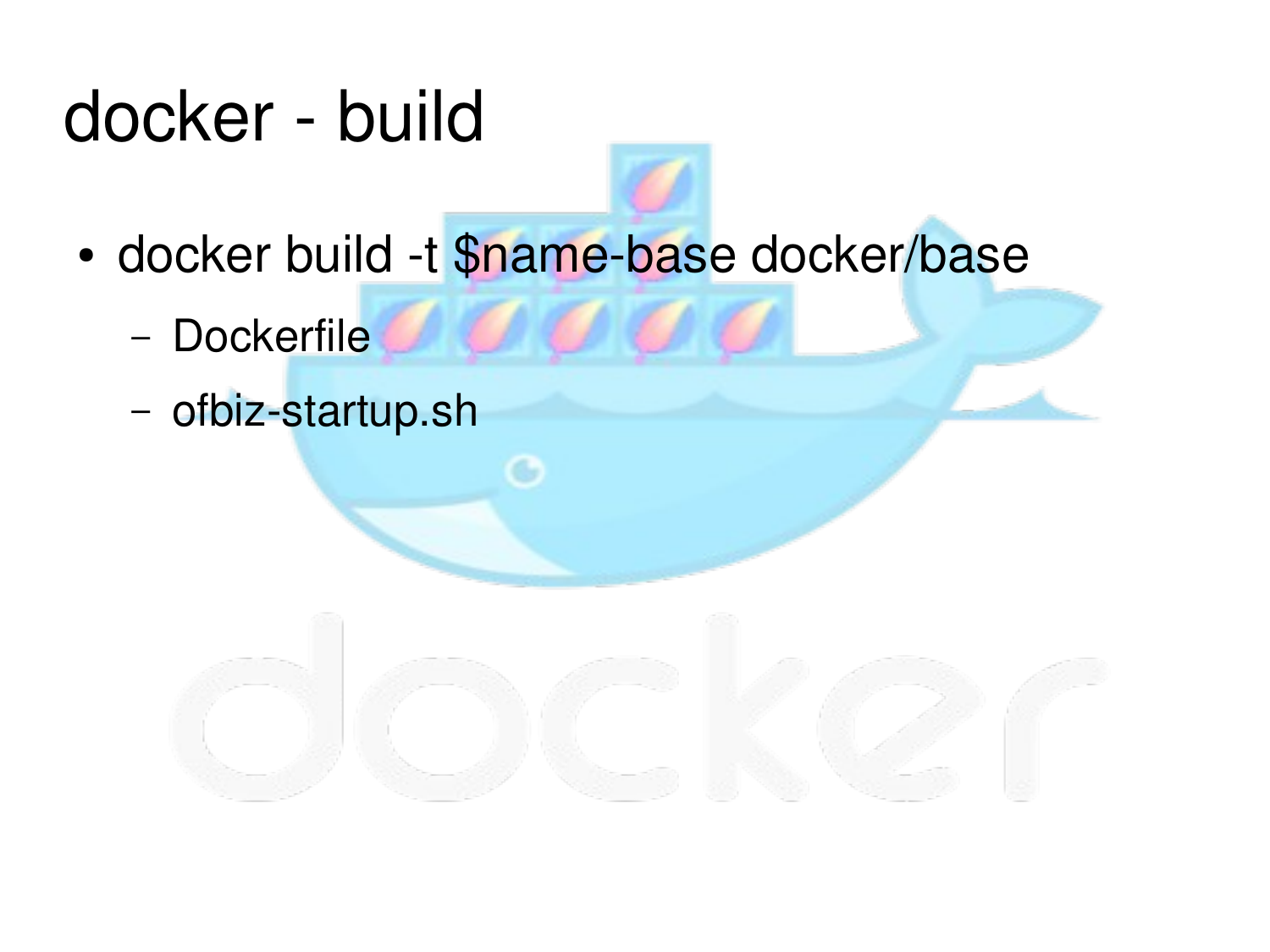#### docker - seed

\$ id=\$(docker create -v \$PWD:/srv/ofbiz \$name-base) \$ docker start \$id  $$ # wait$ \$ docker exec \$id "/srv/ofbiz/ant load-seed" \$ docker stop \$id \$ docker commit \$id \$name-seed-base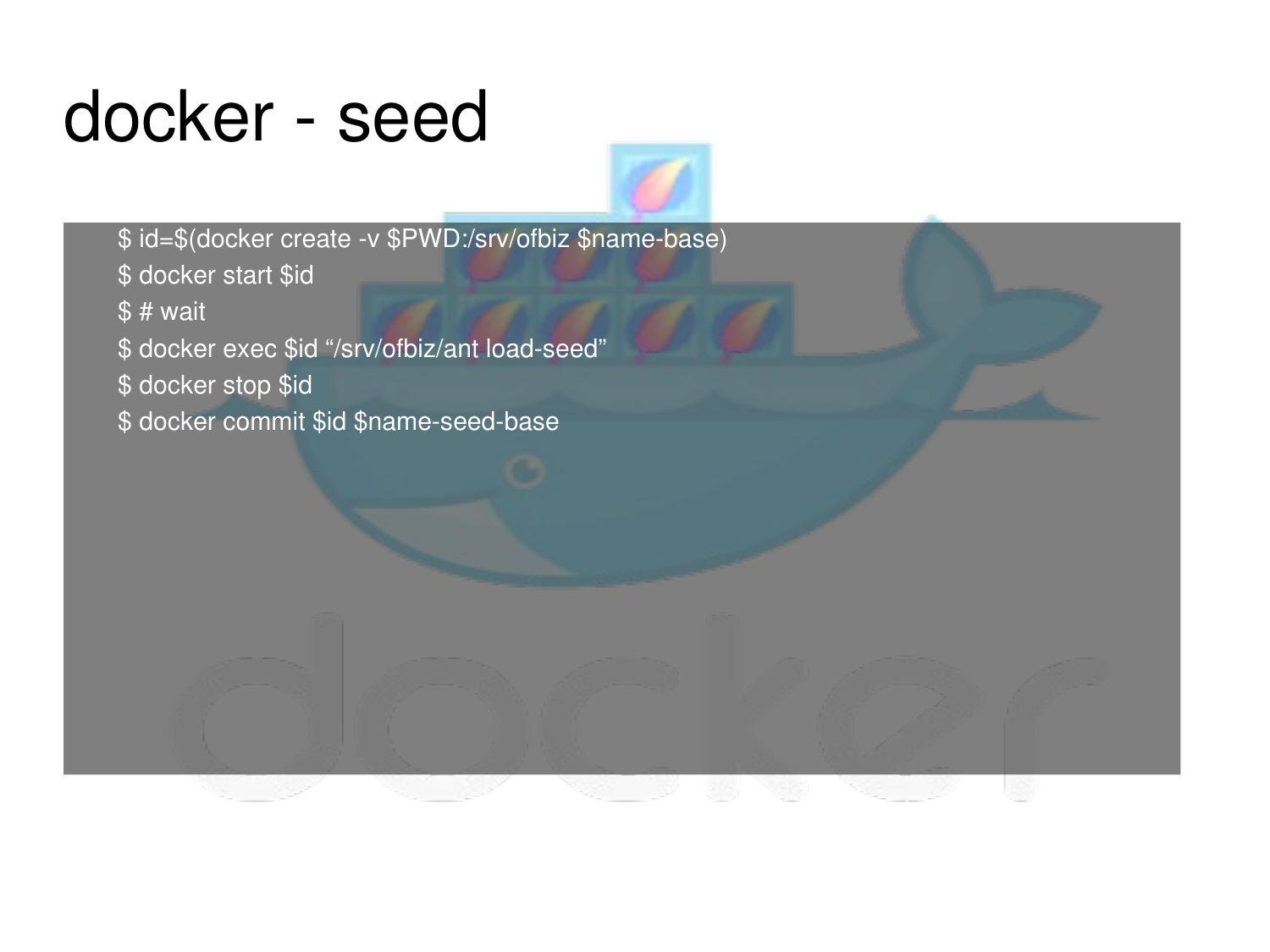## dockerfile - seed

FROM \$name-seed-base ENTRYPOINT /etc/init.d/ofbiz-startup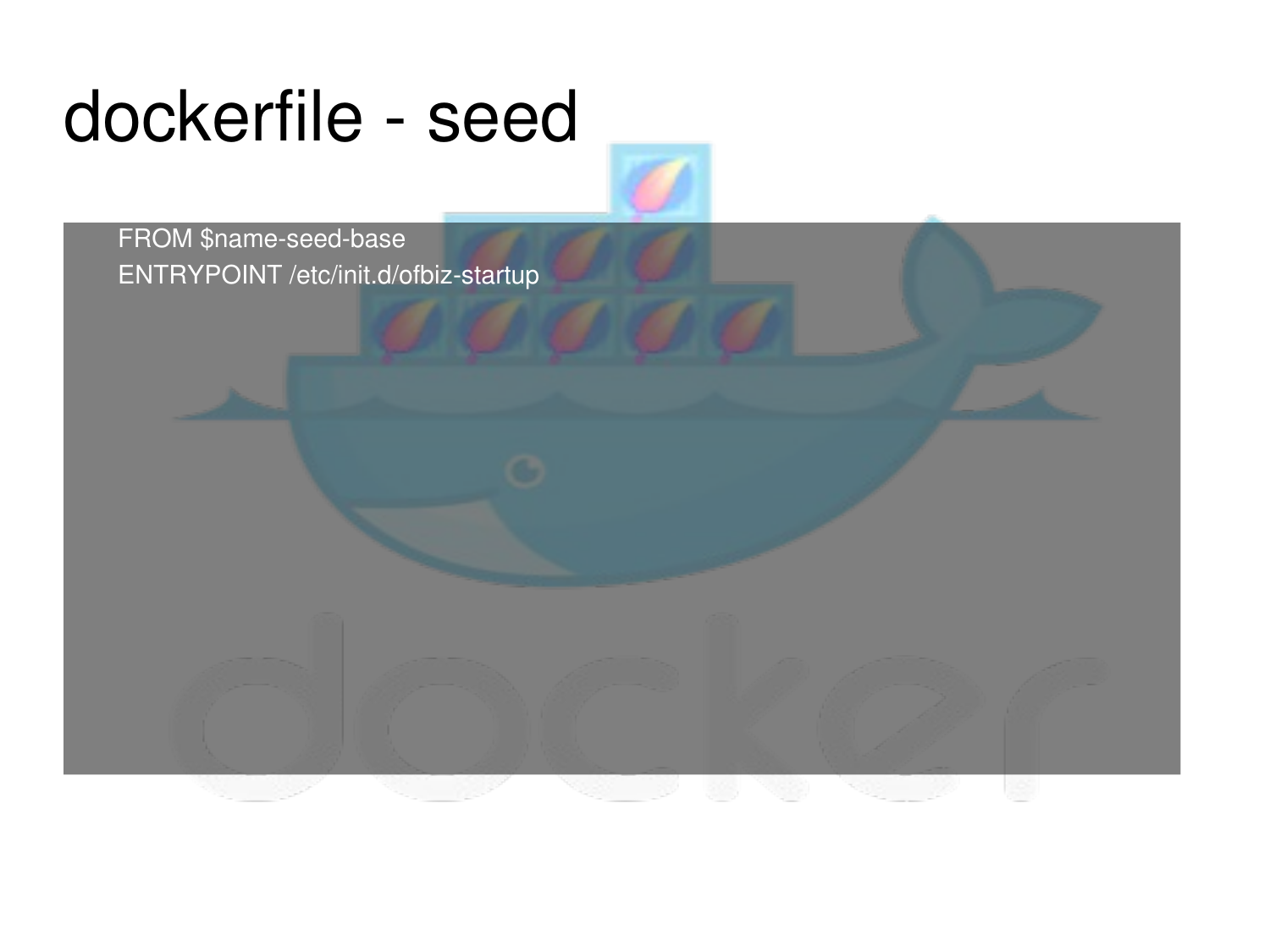### docker - snapshot

\$ id=\$(docker create -v \$PWD:/srv/ofbiz \$name-base) \$ docker start \$id \$ # wait \$ docker exec \$id "zcat /srv/ofbiz/dumps/pgdump.sql.gz | su - postgresql" \$ docker stop \$id \$ docker commit \$id \$name-snapshot-base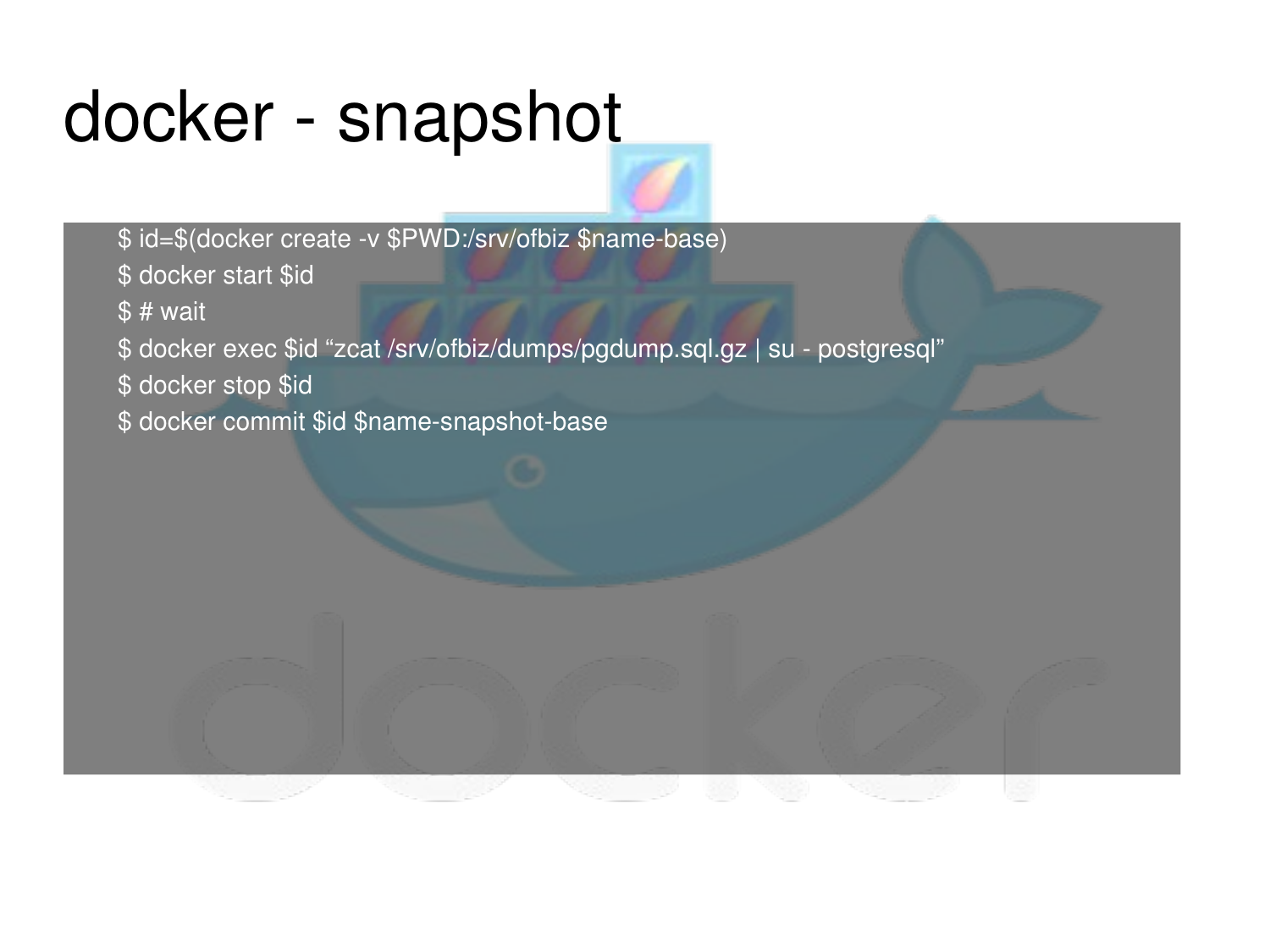# dockerfile - snapshot

FROM \$name-snapshot-base ENTRYPOINT /etc/init.d/ofbiz-startup